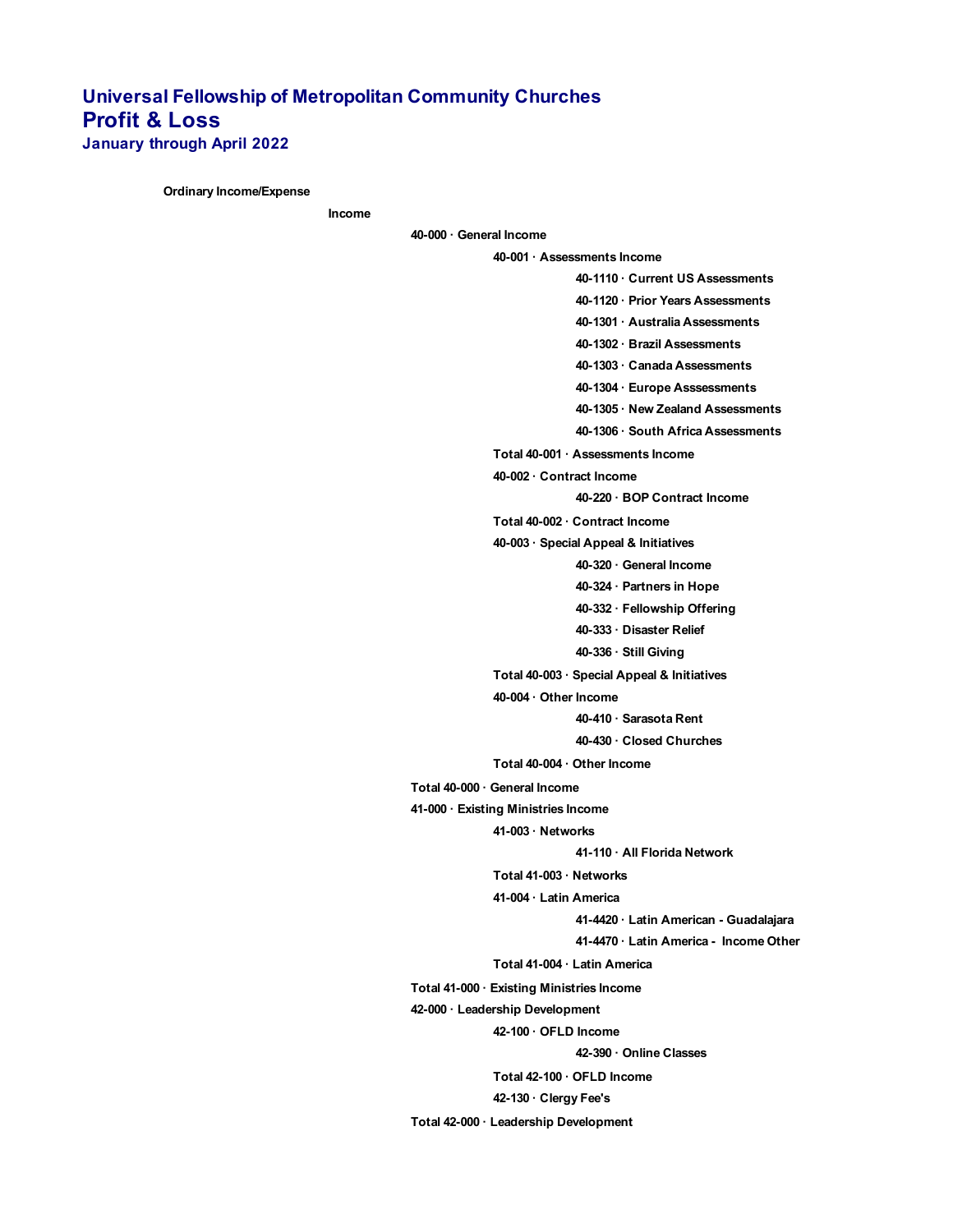**44-000 · Special Programs**

**44-1220 · Metropolitian Community Program**

**44-1270 · MCC Global Justice Program**

**44-1295 · Endowment Fund**

**Total 44-000 · Special Programs**

**45-000 · Grants**

**45-1600 · Lilly Grant Income Restricted**

**Total 45-000 · Grants**

**46-000 · General Conference Income**

**43001 · GO Global Fund**

**46-002 · GC Registration**

**Total 46-000 · General Conference Income**

## **Total Income**

## **Gross Profit**

**Expense**

**50-000 · General Expense**

**50-200 · Global Empowerment**

**50-2001 · Authorized Ministries**

**Total 50-200 · Global Empowerment**

**50-450 · Risk Management**

**50-4540 · Mediation**

**Total 50-450 · Risk Management**

**5001 · Payroll Expenses**

**Total 50-000 · General Expense**

**50-600 · Strategy & Support**

**50-6010 · Strategic Leadership**

**50-6035 · SL - Disaster Relief**

**Total 50-6010 · Strategic Leadership**

**50-7010 · Administratin & Finance**

**50-7020 · AF - Travel**

**50-7025 · AF - Governance**

**50-7026 · AF - Audits and Arabid** 

**50-7025 · AF - Governance - 0** 

**Total 50-7025 · AF - Governance**

**50-8010 · AF - Administration**

**50-8020 · AF - Doubtful Accounts 50-8025 · AF - Bank Fee** 50-8030 · AF Credit Card Pro

**50-8032 · Investment Fee's**

**50-8035 · AF - Software SAA** 

**50-8040 · AF - Dues & Subsc** 

**50-8045 · Payroll Service**

**50-8050 · AF - Equipment**

**50-8055 · AF - Office Supplies**

**50-8060 · AF - Postage**

50-8070 · AF - Sarasota Prop

**50-8075 · AF- Insurance**

**50-8080 · AF - Storage**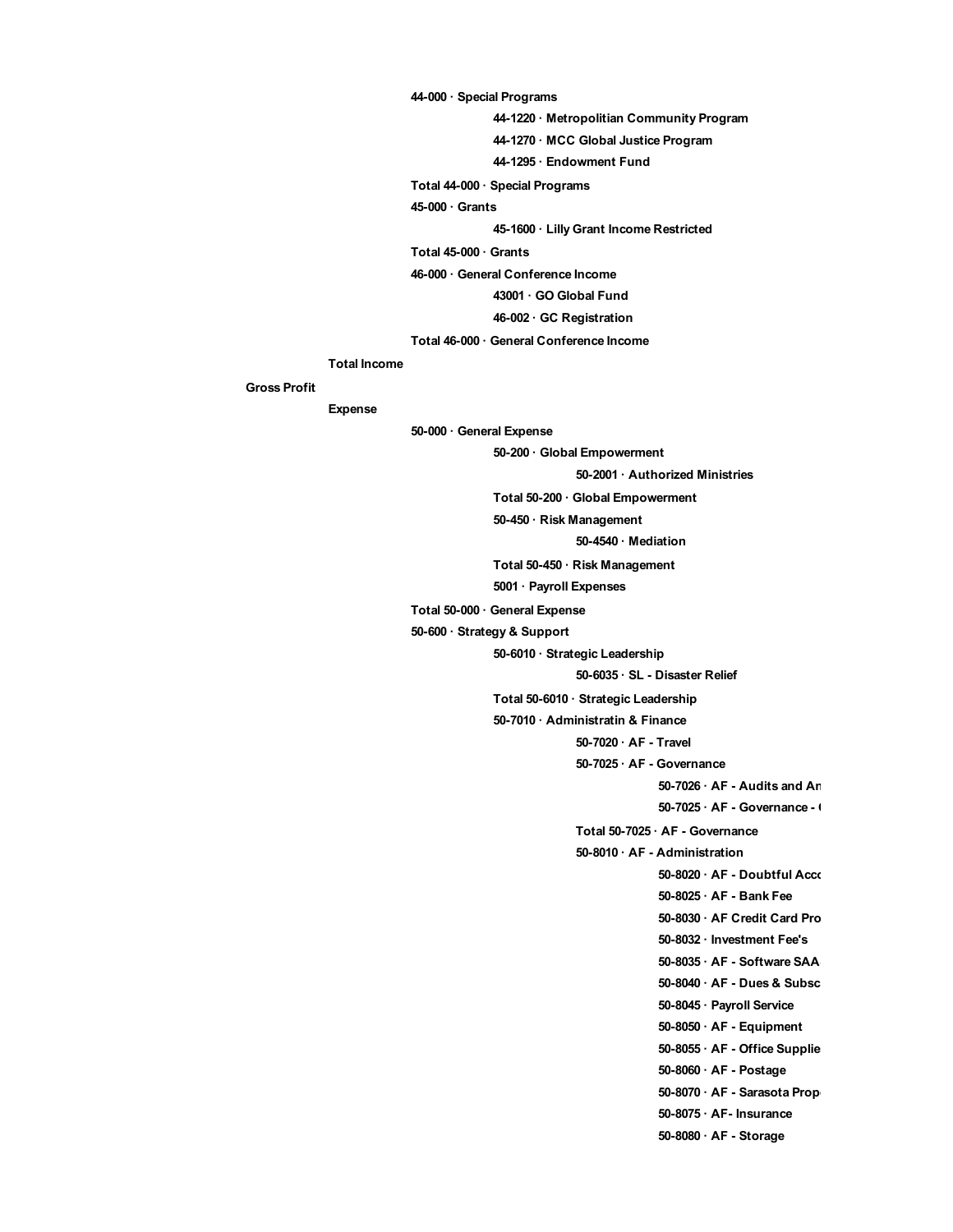**50-8085 · AF - Telephone 50-8090 · AF - Web Site 50-8091 · AF - Press & PR 50-8095 · AF -BOP 50-8096 · BOP - Administration** 50-8095 · AF -I **Total 50-8095 · AF -BOP 50-8100 · AF - Moderator's Discressionary 50-8125 · AF-Home Office Internet Total 50-8010 · AF - Administration Total 50-7010 · Administratin & Finance Total 50-600 · Strategy & Support 51-000 · Existing Ministries Expense 51-003 · Networks 51-108 · N- Gulf South Network Total 51-003 · Networks 51-004 · Latin America 51-4470 · Latin America - Other Total 51-004 · Latin America Total 51-000 · Existing Ministries Expense 51-002 · Emerging Church 51-1530 · EC- Administration 51-1533 · EC - Programing Total 51-002 · Emerging Church 52-000 · Leadership Development' 52-001 · Discernment to Ordination 52-320 · DO - Administration 52-1303 · DO - Expenses 52-320 · DO - Administration Total 52-320 · DO - Administration Total 52-001 · Discernment to Ordination 52-140 · Education - Other/Staff 52-380 · Garner Institute 52-3801 · ED - Garner Dean Stipend Total 52-380 · Garner Institute 52-390 · OFLD Online Class & Scholarship 52-500 · Existing Leaders 52-5001 · Licensing and Placement 52-5010 · LP - Administration 52-5011 · Exist Total 52-5010 · LP - Administ Total 52-5001 · Licensing and Placement Total 52-500 · Existing Leaders Total 52-000 · Leadership Development' 54-000 · Special Programs Expenses 54-1220 · Inclusion - Metro. Communities 54-1270 · Justice - Global Presence**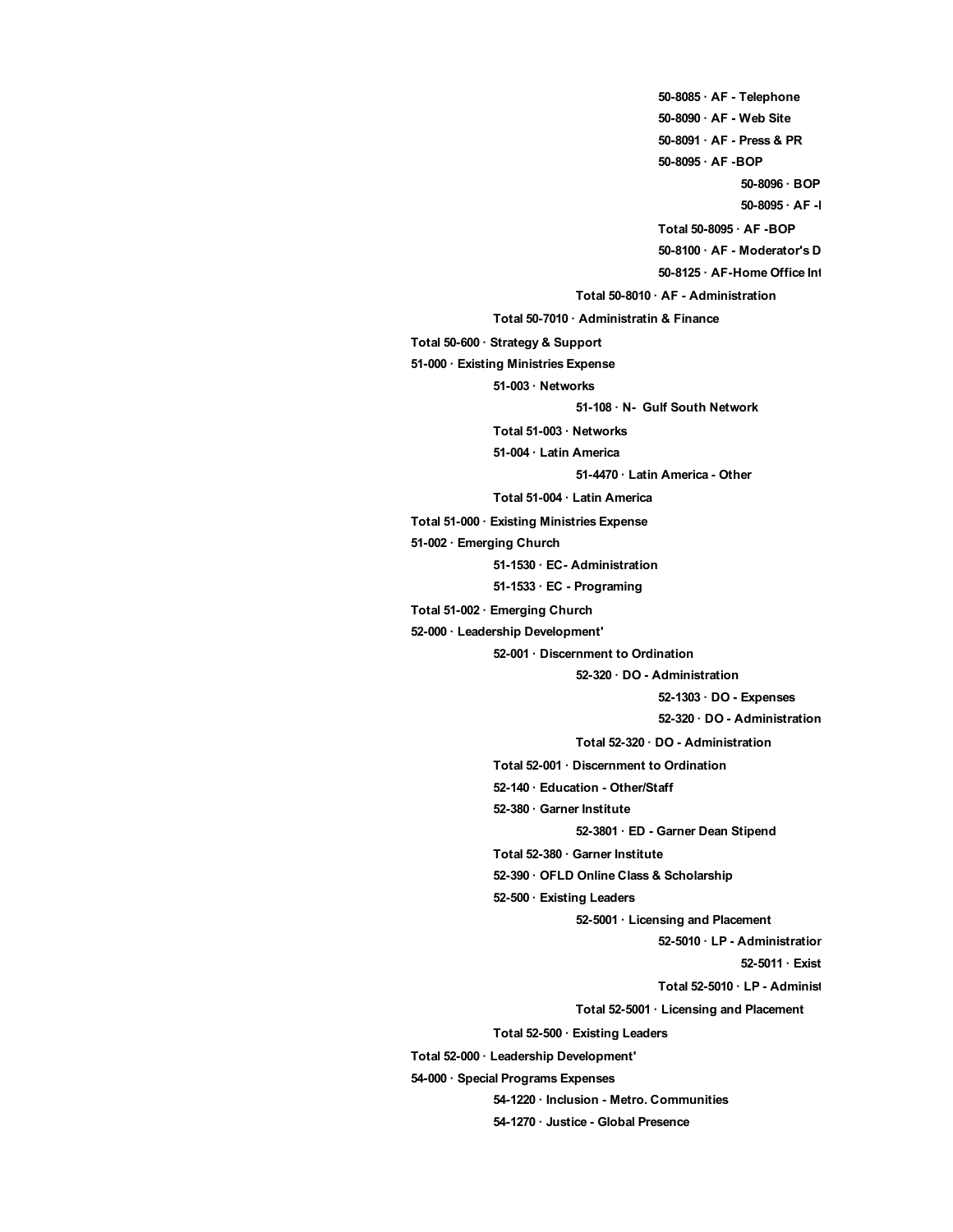**54-1295 · Endowment Fund Expenses Total 54-000 · Special Programs Expenses 55-1600 · Lilly Grant Personnel' 55-100 · Lilly Grant - Personnel 55-1001 · LG - Grant Personnel 55-1005 · LG - Admin Fee/Mentor Fee 55-1015 · LG - Staff (Resource) Total 55-100 · Lilly Grant - Personnel 55-200 · Lilly Grant - Admin Cost 55-2001 · LG - Zoom/Online Fees 55-2003 · LG - Postage 55-2004 · LG - Amx Fee 55-2005 · LG - Supplies Total 55-200 · Lilly Grant - Admin Cost 55-300 · Lilly Grant - Consultants 55-3002 · LG - Retreat Design Services 55-3003 · LG - On-Site Leadership Total 55-300 · Lilly Grant - Consultants 55-400 · Lilly Grant - Retreats/Workshop 55-4006 · LG - Education Resources Total 55-400 · Lilly Grant - Retreats/Workshop 55-500 · Lilly Grant - Innovation 55-5001 · LG - Innovation Total 55-500 · Lilly Grant - Innovation Total 55-1600 · Lilly Grant Personnel' 6500 · General Conference Expenses**

**Total Expense**

**Net Ordinary Income**

**Other Income/Expense**

**Other Income**

**9020 · Gain/Loss from Currency Exchang**

**9040 · Endowment Gain/Loss**

**9055 · Interest & Dividens Income**

**9060 · Unrealized Market Value**

**Total 9040 · Endowment Gain/Loss**

**Total Other Income**

**Net Other Income**

**Net Income**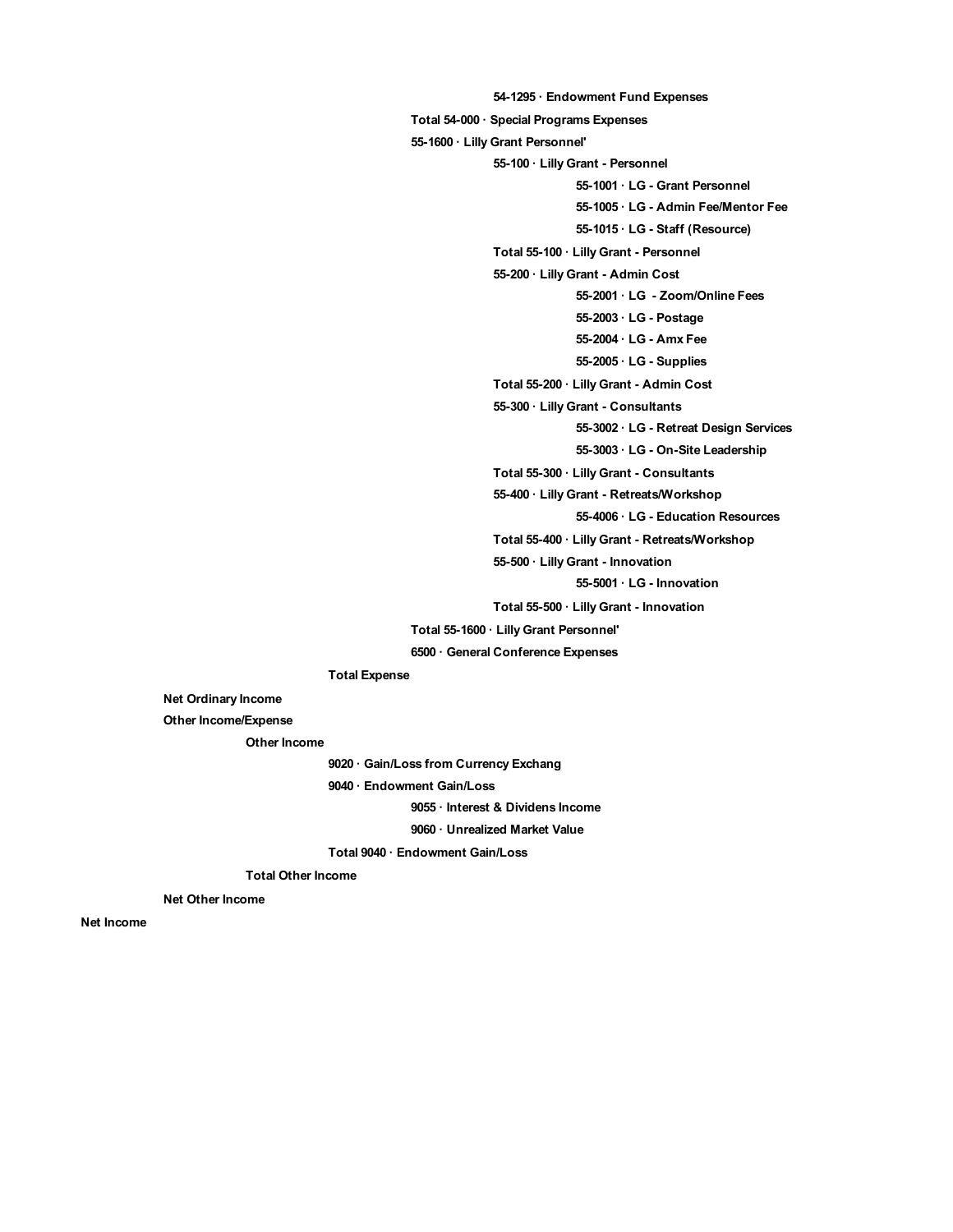| Jan 22    | Feb <sub>22</sub> | <b>Mar 22</b> | Apr 22    | TOTAL      |
|-----------|-------------------|---------------|-----------|------------|
|           |                   |               |           |            |
|           |                   |               |           |            |
|           |                   |               |           |            |
|           |                   |               |           |            |
| 25,352.30 | 48,642.81         | 48,436.33     | 53,220.93 | 175,652.37 |
| 30,633.83 | 4,703.99          | 8,694.70      | 2,345.66  | 46,378.18  |
| 1,284.02  | 0.00              | 1,987.23      | 0.00      | 3,271.25   |
| 0.00      | 31.25             | 0.00          | 0.00      | 31.25      |
| 3,565.90  | 0.00              | 3,362.25      | 7,969.70  | 14,897.85  |
| 2,245.10  | 3,525.82          | 837.13        | 1,188.76  | 7,796.81   |
| 10.50     | 8.50              | 10.00         | 8.00      | 37.00      |
| 316.07    | 180.00            | 167.24        | 278.13    | 941.44     |
| 63,407.72 | 57,092.37         | 63,494.88     | 65,011.18 | 249,006.15 |
| 0.00      | 5,458.34          | 2,729.17      | 2,729.17  | 10,916.68  |
| 0.00      | 5,458.34          | 2,729.17      | 2,729.17  | 10,916.68  |
|           |                   |               |           |            |
| 4,033.62  | 139.87            | 153.47        | 26.78     | 4,353.74   |
| 6,690.62  | 6,959.17          | 6,959.73      | 7,052.49  | 27,662.01  |
| 25.00     | 0.00              | 0.00          | 0.00      | 25.00      |
| 0.00      | 2,690.25          | 22,569.57     | 5,524.25  | 30,784.07  |
| 0.00      | 0.00              | 0.00          | 51.50     | 51.50      |
| 10,749.24 | 9,789.29          | 29,682.77     | 12,655.02 | 62,876.32  |
|           |                   |               |           |            |
| 1,724.93  | 1,724.98          | 1,724.93      | 1,724.93  | 6,899.77   |
| 0.00      | 6,000.00          | 0.00          | 0.00      | 6,000.00   |
| 1,724.93  | 7,724.98          | 1,724.93      | 1,724.93  | 12,899.77  |
| 75,881.89 | 80,064.98         | 97,631.75     | 82,120.30 | 335,698.92 |
|           |                   |               |           |            |
|           |                   |               |           |            |
| 0.00      | 0.00              | 1,000.00      | 0.00      | 1,000.00   |
| 0.00      | 0.00              | 1,000.00      | 0.00      | 1,000.00   |
|           |                   |               |           |            |
| 200.00    | 200.00            | 200.00        | 200.00    | 800.00     |
| 554.50    | 554.50            | 555.53        | 554.50    | 2,219.03   |
| 754.50    | 754.50            | 755.53        | 754.50    | 3,019.03   |
| 754.50    | 754.50            | 1,755.53      | 754.50    | 4,019.03   |
|           |                   |               |           |            |
|           |                   |               |           | 990.57     |
| 0.00      | 0.00              | 990.57        | 0.00      |            |
| 0.00      | 0.00              | 990.57        | 0.00      | 990.57     |
| 2,460.41  | 1,150.00          | 2,325.00      | 450.00    | 6,385.41   |
| 2,460.41  | 1,150.00          | 3,315.57      | 450.00    | 7,375.98   |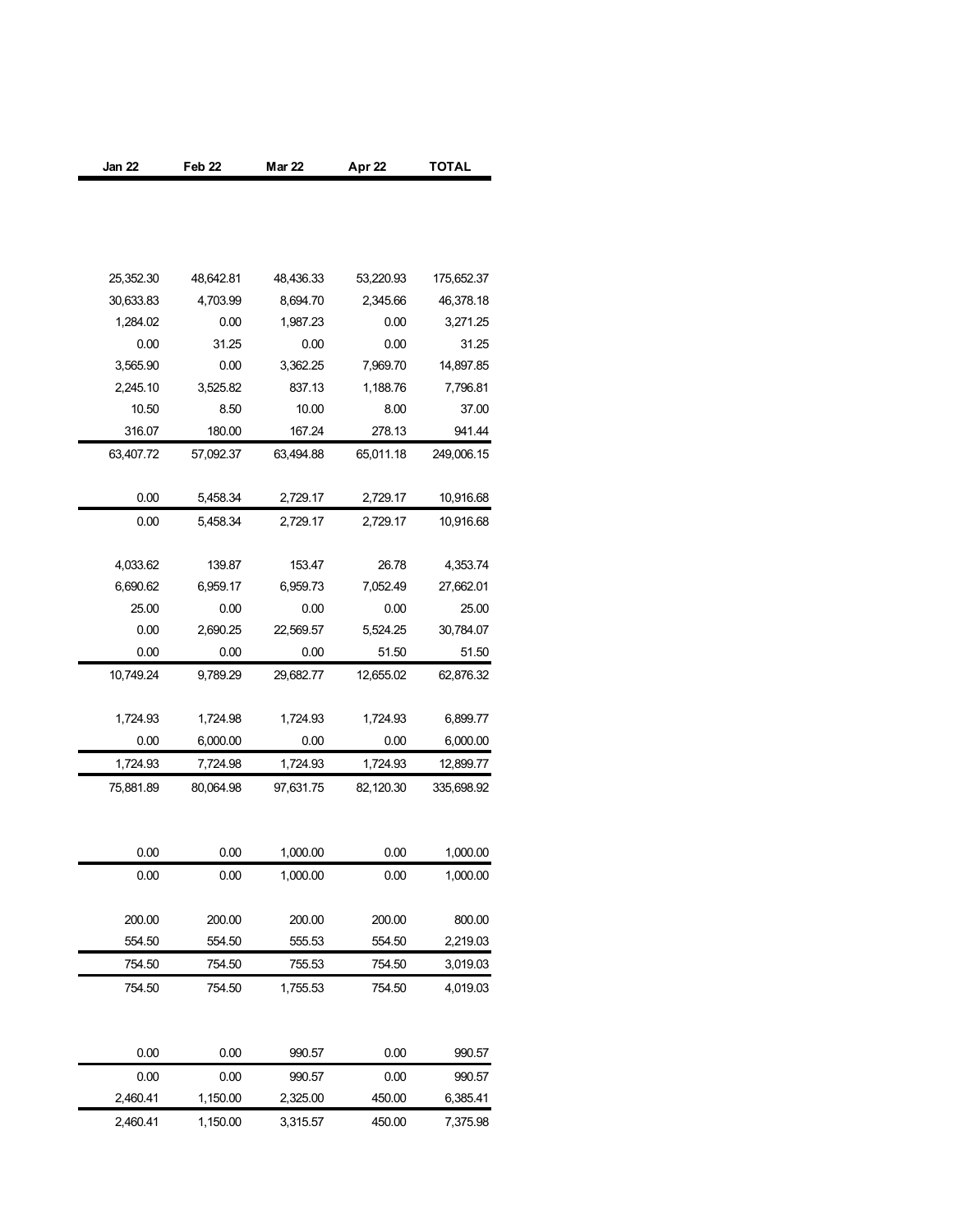| 2,308.34  | 522.30    | 5,014.50   | 5,936.30   | 13,781.44  |
|-----------|-----------|------------|------------|------------|
| 40.00     | 40.00     | 40.00      | 40.00      | 160.00     |
| 100.12    | 0.00      | 0.00       | 0.00       | 100.12     |
| 2,448.46  | 562.30    | 5,054.50   | 5,976.30   | 14,041.56  |
|           |           |            |            |            |
| 8.707.63  | 4.004.67  | 5.047.66   | 7,152.57   | 24,912.53  |
| 8,707.63  | 4,004.67  | 5.047.66   | 7,152.57   | 24,912.53  |
|           |           |            |            |            |
| 0.00      | 0.00      | 25.00      | 1.225.00   | 1.250.00   |
| 0.00      | 0.00      | 200.00     | 2,483.94   | 2,683.94   |
| 0.00      | 0.00      | 225.00     | 3.708.94   | 3.933.94   |
| 90,252.89 | 86,536.45 | 113,030.01 | 100,162.61 | 389,981.96 |
| 90,252.89 | 86.536.45 | 113.030.01 | 100.162.61 | 389,981.96 |
|           |           |            |            |            |

| 0.00      | 549.90    | 0.00      | -549.90   | 0.00       |
|-----------|-----------|-----------|-----------|------------|
| 0.00      | 549.90    | 0.00      | -549.90   | 0.00       |
|           |           |           |           |            |
| 0.00      | 0.00      | 50.00     | 34.18     | 84.18      |
| 0.00      | 0.00      | 50.00     | 34.18     | 84.18      |
| 76.199.52 | 61.739.03 | 57.619.13 | 55.627.44 | 251,185.12 |
| 76.199.52 | 62.288.93 | 57.669.13 | 55,111.72 | 251.269.30 |

| 0.00     | 1,174.53 | 22,012.38   | 0.00     | 23,186.91   |
|----------|----------|-------------|----------|-------------|
| 0.00     | 1,174.53 | 22,012.38   | 0.00     | 23,186.91   |
| 5.28     | 0.00     | 284.20      | 18.48    | 307.96      |
| 0.00     | 0.00     | 0.00        | 6,875.00 | 6,875.00    |
| 0.00     | 0.00     | 1,551.00    | 1,527.50 | 3,078.50    |
| 0.00     | 0.00     | 1,551.00    | 8,402.50 | 9,953.50    |
|          |          |             |          |             |
| 2.46     | 0.00     | 0.00        | 0.00     | 2.46        |
| 97.35    | 13.94    | 39.99       | 50.00    | 201.28      |
| 635.69   | 667.17   | 387.28      | 999.75   | 2,689.89    |
| 186.28   | 0.00     | 256.13      | 0.00     | 442.41      |
| 4,506.79 | 936.31   | 1,199.79    | 1,245.28 | 7,888.17    |
| 75.00    | 75.00    | 150.00      | 0.00     | 300.00      |
| 1,617.13 | 1,510.31 | 1,509.64    | 1,509.33 | 6,146.41    |
| 0.00     | 0.00     | $-1,249.00$ | 0.00     | $-1,249.00$ |
| 304.68   | 390.69   | 204.06      | 15.91    | 915.34      |
| 529.27   | 26.74    | 29.11       | 30.40    | 615.52      |
| 0.00     | 0.00     | 964.00      | 0.00     | 964.00      |
| 1,562.38 | 932.50   | 245.00      | 2,249.87 | 4,989.75    |
| 0.00     | 0.00     | 75.00       | 75.00    | 150.00      |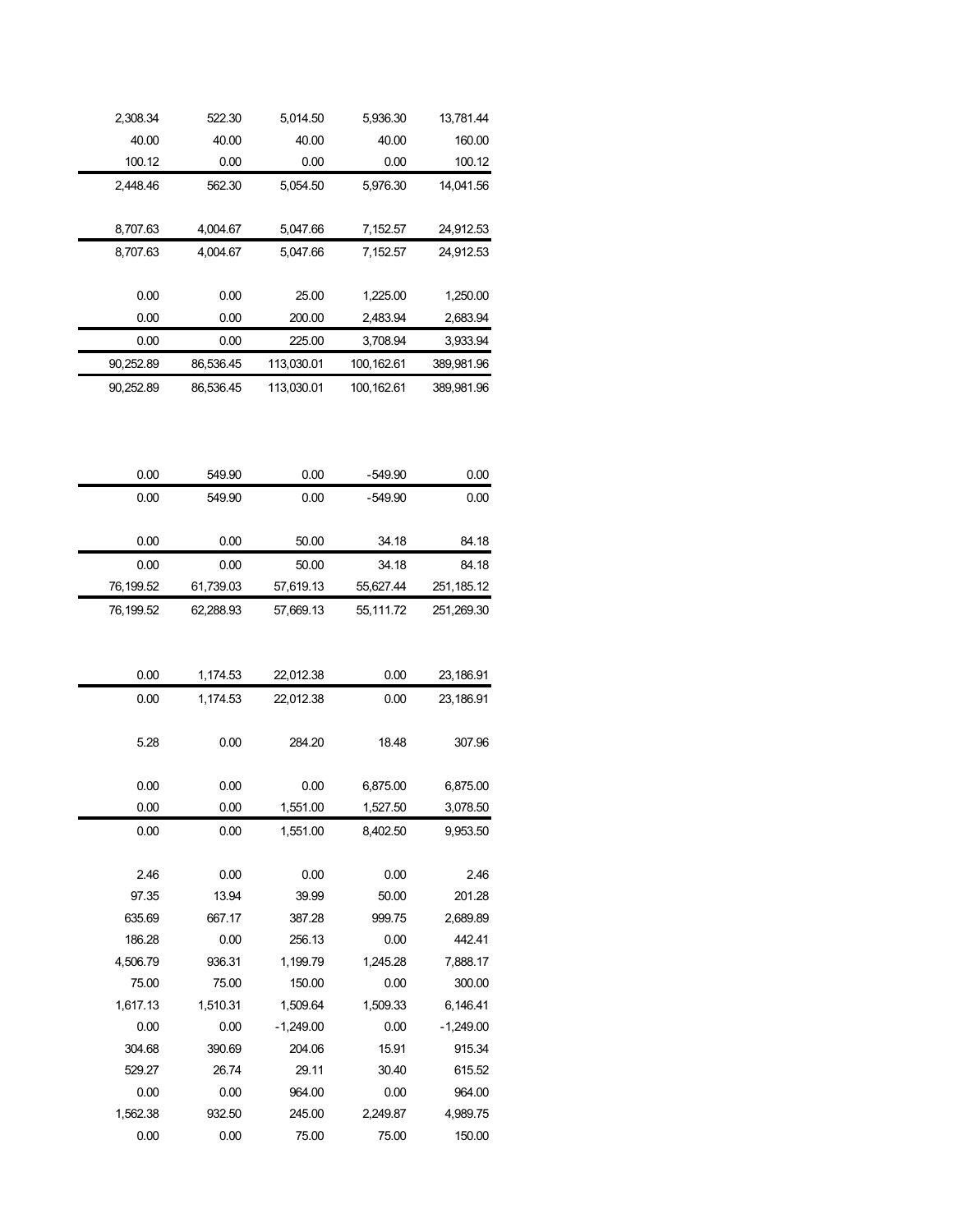| 377.88     | 317.77    | 377.86    | 317.72    | 1,391.23  |
|------------|-----------|-----------|-----------|-----------|
| 3,460.00   | 2,606.66  | 2,635.00  | 2,835.88  | 11,537.54 |
| 834.00     | 834.00    | 834.00    | 834.00    | 3,336.00  |
|            |           |           |           |           |
| 2,041.66   | 2,041.66  | 2,041.66  | 2,041.66  | 8,166.64  |
| 708.34     | 708.34    | 708.34    | 708.34    | 2,833.36  |
| 2,750.00   | 2,750.00  | 2,750.00  | 2,750.00  | 11,000.00 |
| 0.00       | 85.60     | 0.00      | 81.77     | 167.37    |
| 600.00     | 600.00    | 600.00    | 600.00    | 2,400.00  |
| 17,538.91  | 11,746.69 | 11,007.86 | 13,594.91 | 53,888.37 |
| 17,544.19  | 11,746.69 | 12,843.06 | 22,015.89 | 64,149.83 |
| 17,544.19  | 12,921.22 | 34,855.44 | 22,015.89 | 87,336.74 |
| 154.23     | 0.00      | 0.00      | 0.00      | 154.23    |
| 154.23     | 0.00      | 0.00      | 0.00      | 154.23    |
|            |           |           |           |           |
| 200.00     | 200.00    | 200.00    | 1,349.87  | 1,949.87  |
| 200.00     | 200.00    | 200.00    | 1,349.87  | 1,949.87  |
| 354.23     | 200.00    | 200.00    | 1,349.87  | 2,104.10  |
| 100.00     | 0.00      | 0.00      | 0.00      | 100.00    |
| 0.00       | 0.00      | 0.00      | 300.00    | 300.00    |
|            |           |           |           |           |
| 11.83      | 0.00      | 0.00      | 0.00      | 11.83     |
| 0.00       | 0.00      | 0.00      | 4.68      | 4.68      |
| 11.83      | 0.00      | 0.00      | 4.68      | 16.51     |
| 11.83      | 0.00      | 0.00      | 4.68      | 16.51     |
| $0.00\,$   | 108.00    | 99.00     | 564.00    | 771.00    |
| 0.00       | 0.00      | 0.00      | 600.00    | 600.00    |
| 0.00       | 0.00      | 0.00      | 600.00    | 600.00    |
| 0.00       | 0.00      | 743.87    | 750.00    | 1,493.87  |
| r<br>35.66 | 51.12     | 66.82     | 23.68     | 177.28    |
| 35.66      | 51.12     | 66.82     | 23.68     | 177.28    |
| 35.66      | 51.12     | 66.82     | 23.68     | 177.28    |
| 35.66      | 51.12     | 66.82     | 23.68     | 177.28    |
| 47.49      |           | 909.69    |           |           |
|            | 159.12    |           | 1,942.36  | 3,058.66  |
| 2,118.00   | 625.00    | 4,760.70  | 6,481.80  | 13,985.50 |
| 1,750.00   | 0.00      | 0.00      | 297.27    | 2,047.27  |